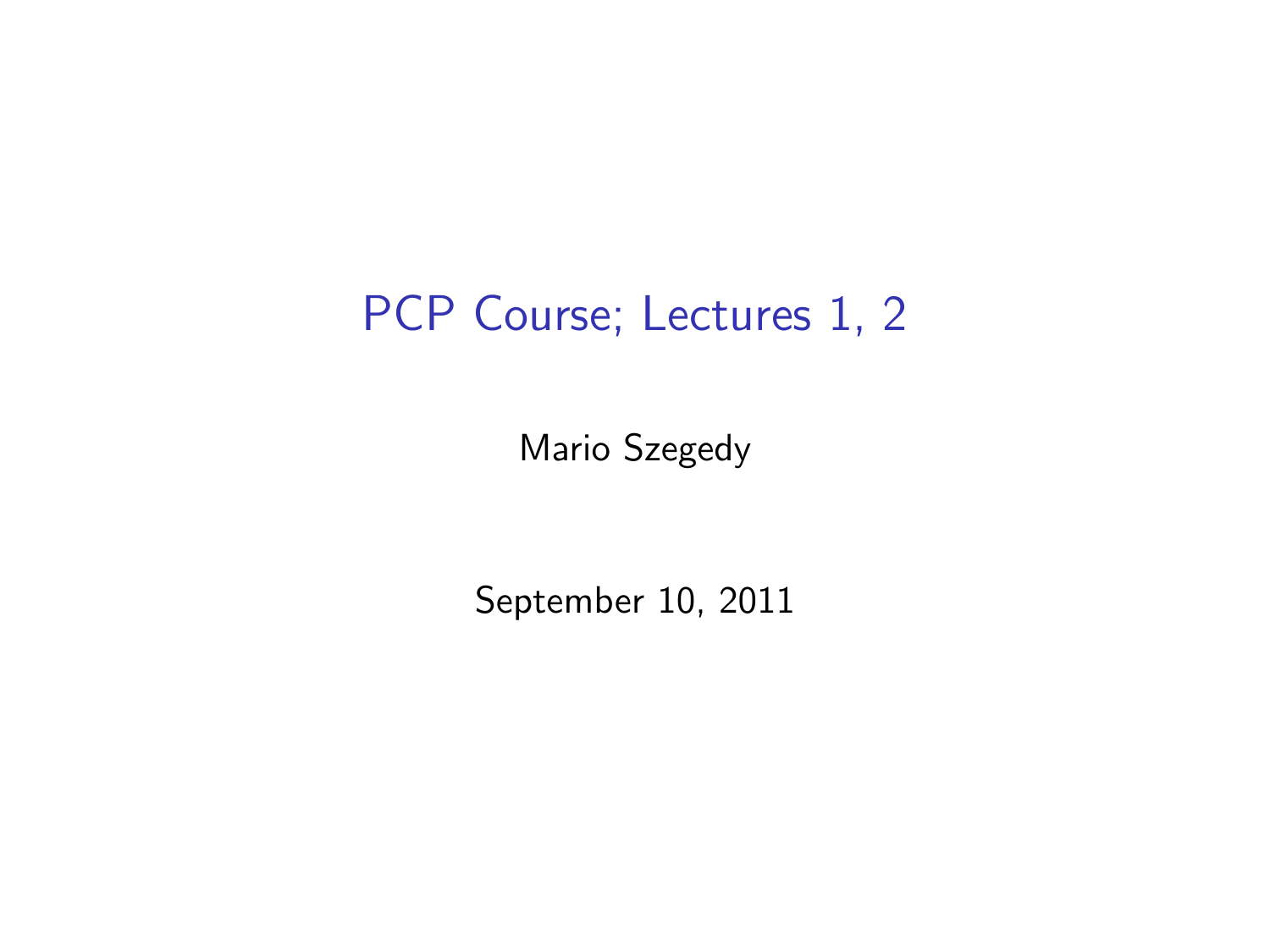## Easy and Hard Problems

Easy: Polynomial Time <sup>2</sup>;  $4n^3 + n$ Hard: Super-polynomial Time  $\log n$ ; 2n; n!

Proving that a problem is easy: provide an algorithm Proving that a problem is hard: ???

Proving hardness is the biggest open problem in complexity theory.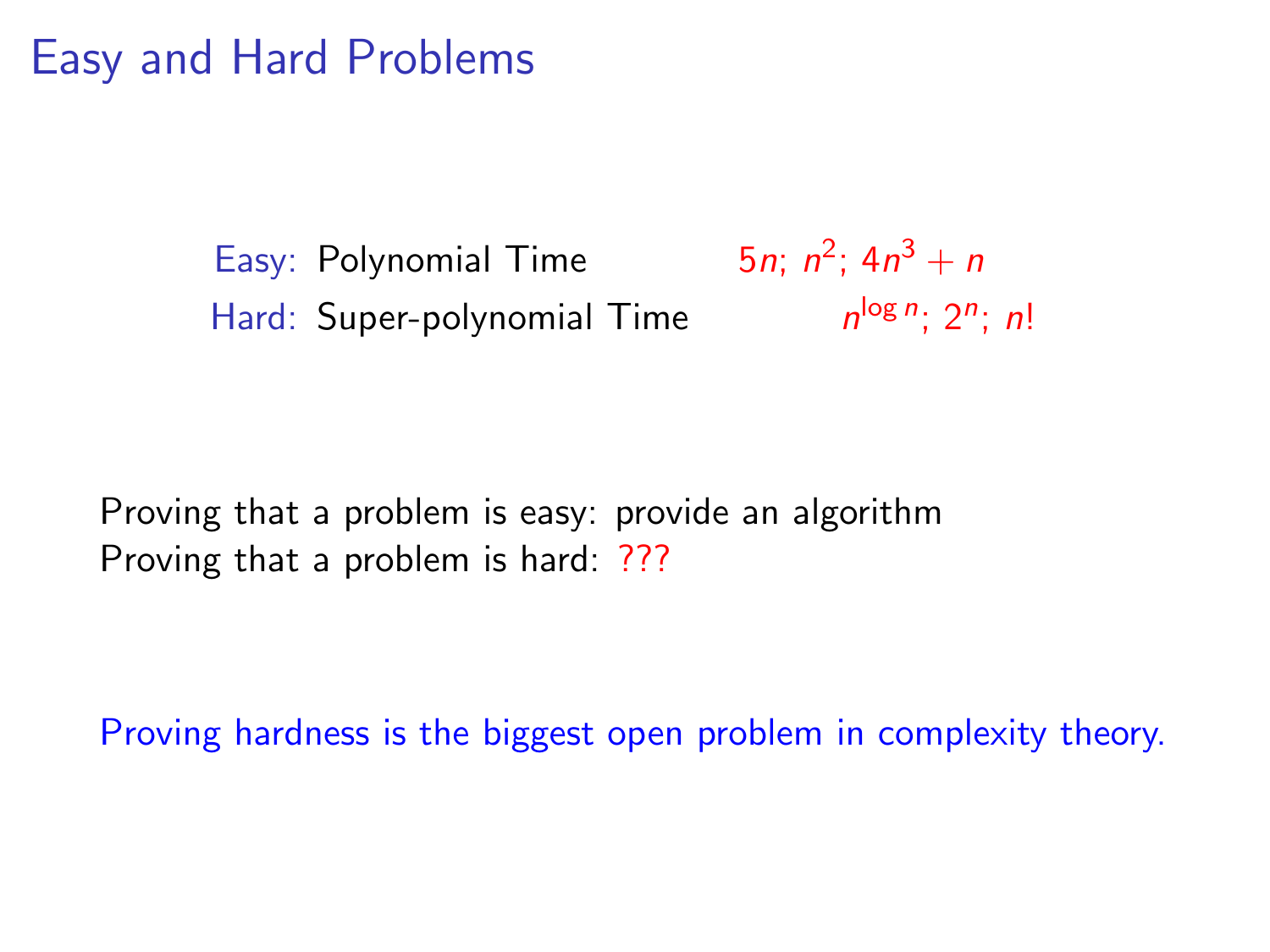### Conditional Hardness

We want to show that if Problem  $\vec{A}$  is hard then problem  $\vec{B}$  is also hard. So we prove the **counter-positive:** If  $B$  is easy then  $A$  is also easy. (And to prove easiness is easy! We just have to find an algorithm.)

#### Polynomial Time Reduction:

$$
INPUTS(A) \stackrel{\phi}{\longrightarrow} INPUTS(B)
$$

 $\phi$  is a polynomial time map such that  $A(x) = B(y)$  for every  $x \in \text{INPUTS}(A)$  and  $y = \phi(x) \in \text{INPUTS}(B)$ .

Terminology: B is hard conditioned on A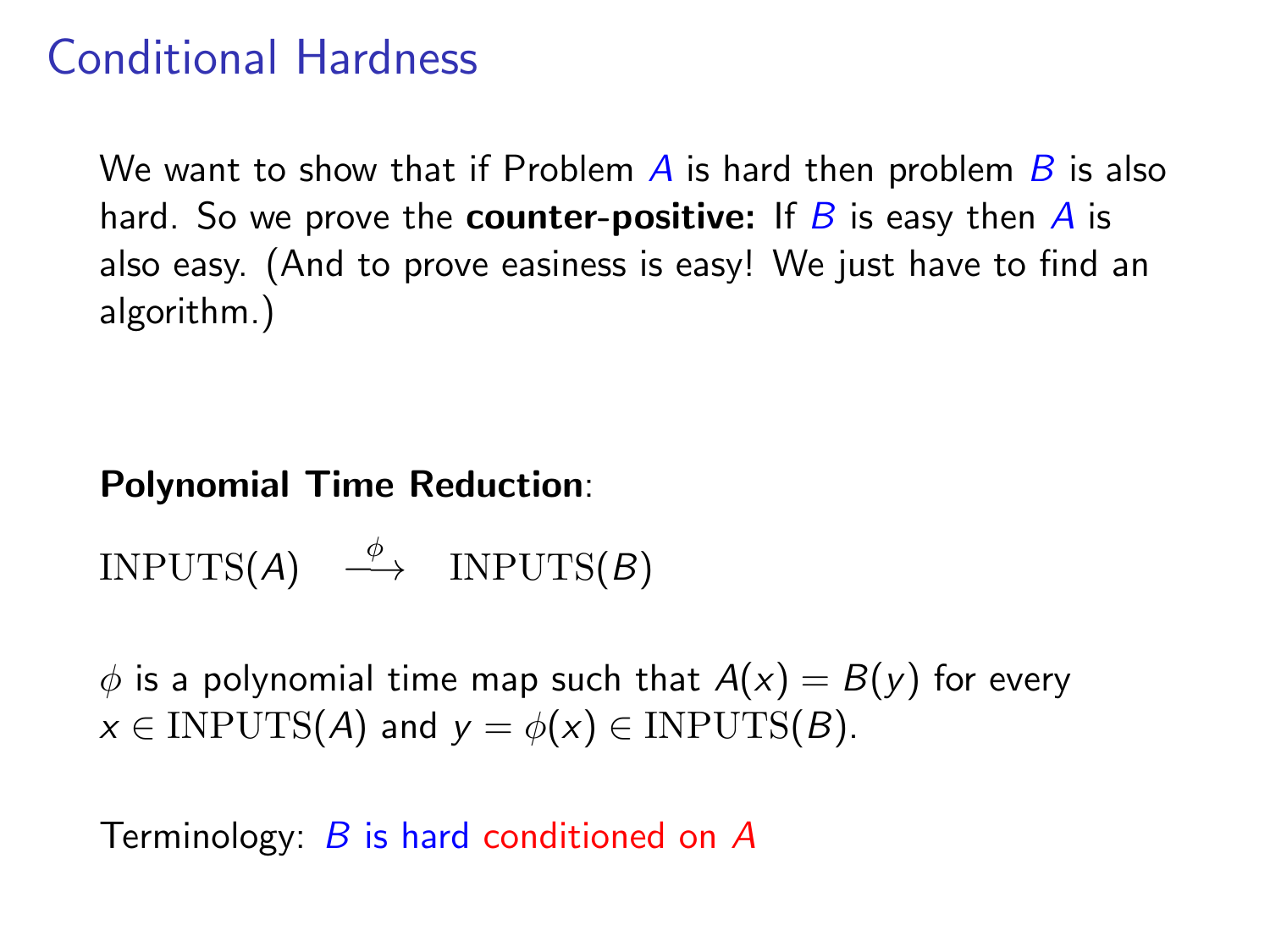### Combinatorial Search Problems

- Property P depends on some input x together with witness  $y$ ;
- $\triangleright$  P can be computed in polynomial time.

Is there  $y \in \{0.1\}^m$  such that property P holds for y, and for input  $x$ ? (In mathematical notation: ∃y  $P<sup>y</sup>(x)$ ?)

 $x$  is a *positive input* (or 1-input) if and only if

 $\exists y P^y(x)$ 

Note: We put the witness into the upper index to differentiate it from x, but some simply write  $P(x, y)$ .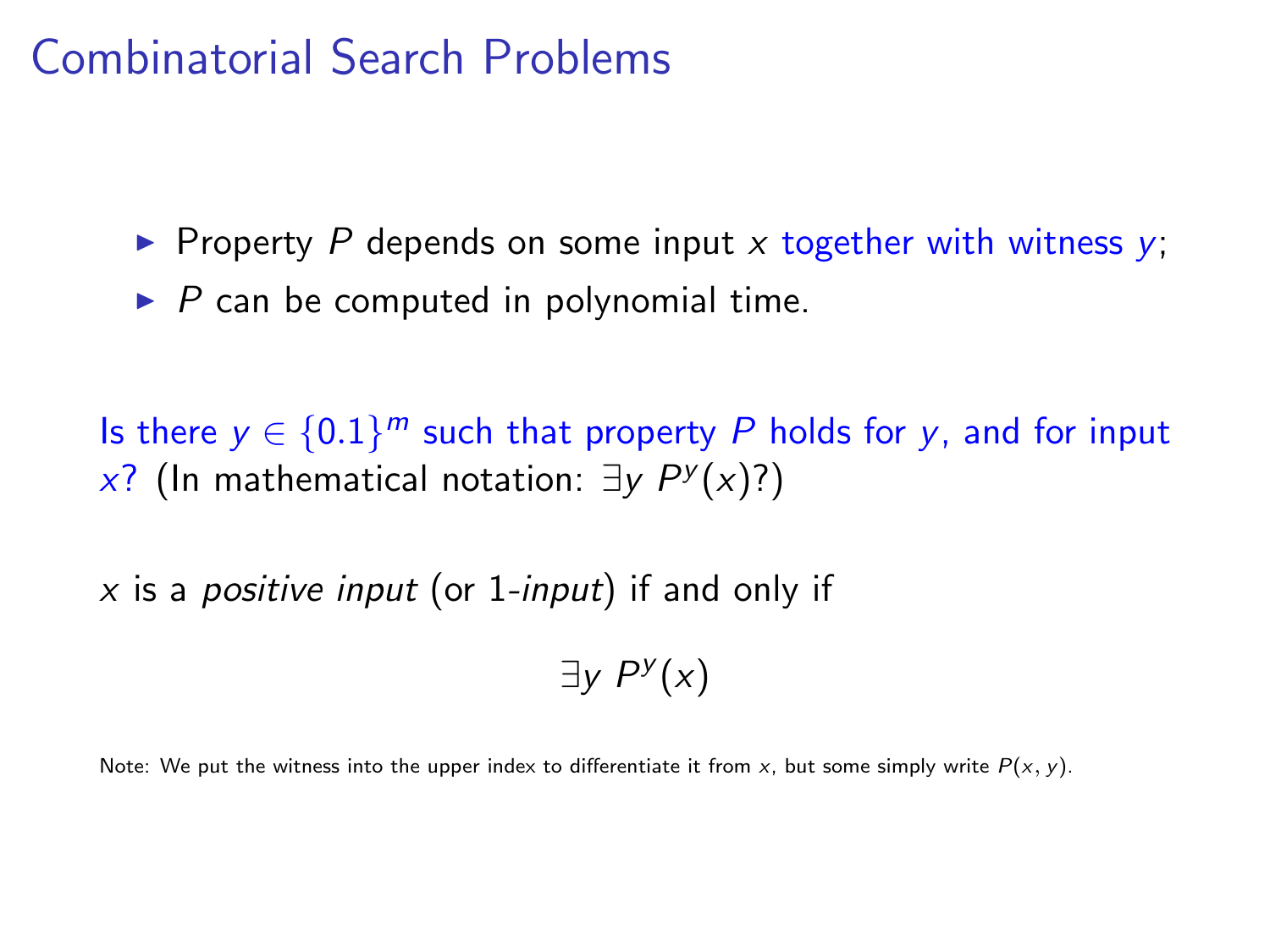#### Example: Exact-CUT-Language

Find a subset  $S \subseteq V(G)$  of a graph G such that the cut  $(S,\overline{S})$  has size exactly  $k$ .



 $INPUT = G, k$  OUTPUT  $\in \{$  yes, no  $\}$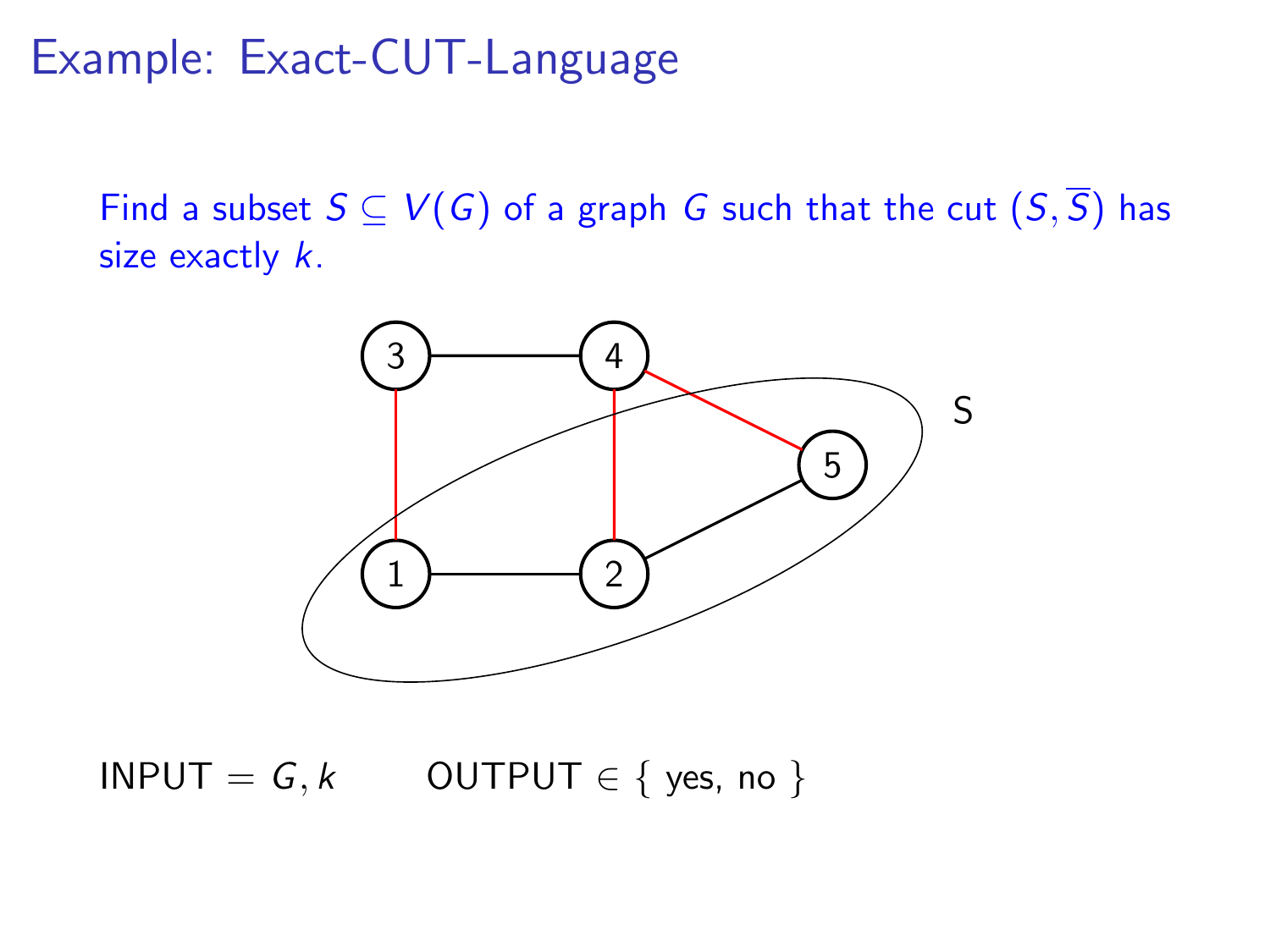Can you identify our concepts in case of the Exact-CUT-Language?

- **Input** x is the (graph, number) pair  $(G, k)$
- $\triangleright$  Witness (or advice) is the cut S
- Property P is the property that S cuts exactly  $k$  edges of  $G$ .

$$
P^{S}(G,k) = \begin{cases} 1 & \text{(or "yes")} \\ 0 & \text{(or "no")} \end{cases} \text{ if cut } S \text{ cuts exactly } k \text{ edges of } G
$$

 $(G, k)$  is a positive input instance if there exists an S such that  $P^{S}(G, k) = 1$ :  $\exists (G, k) P^S(G, k).$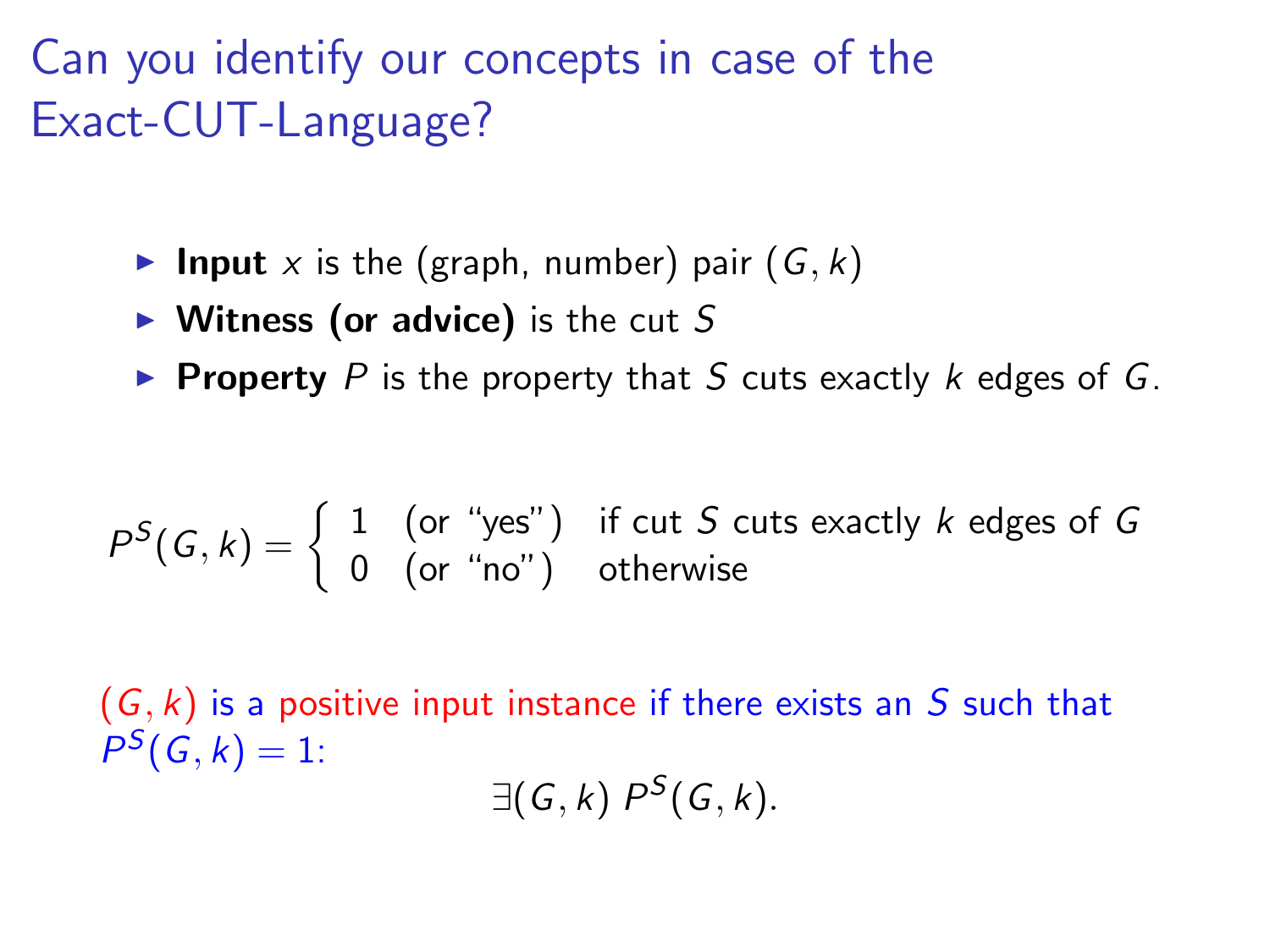#### How do we think about it?

- $\triangleright$  We think of property P as fixed.
- $\triangleright$  For most of the time we think of input x as fixed, given to us.
- $\triangleright$  We think of advice y as something that we have to find, or if it is given to us as an advise, we need to verify (check) it. So (somewhat unfairly to  $x$ .) y is really the main character of the story here.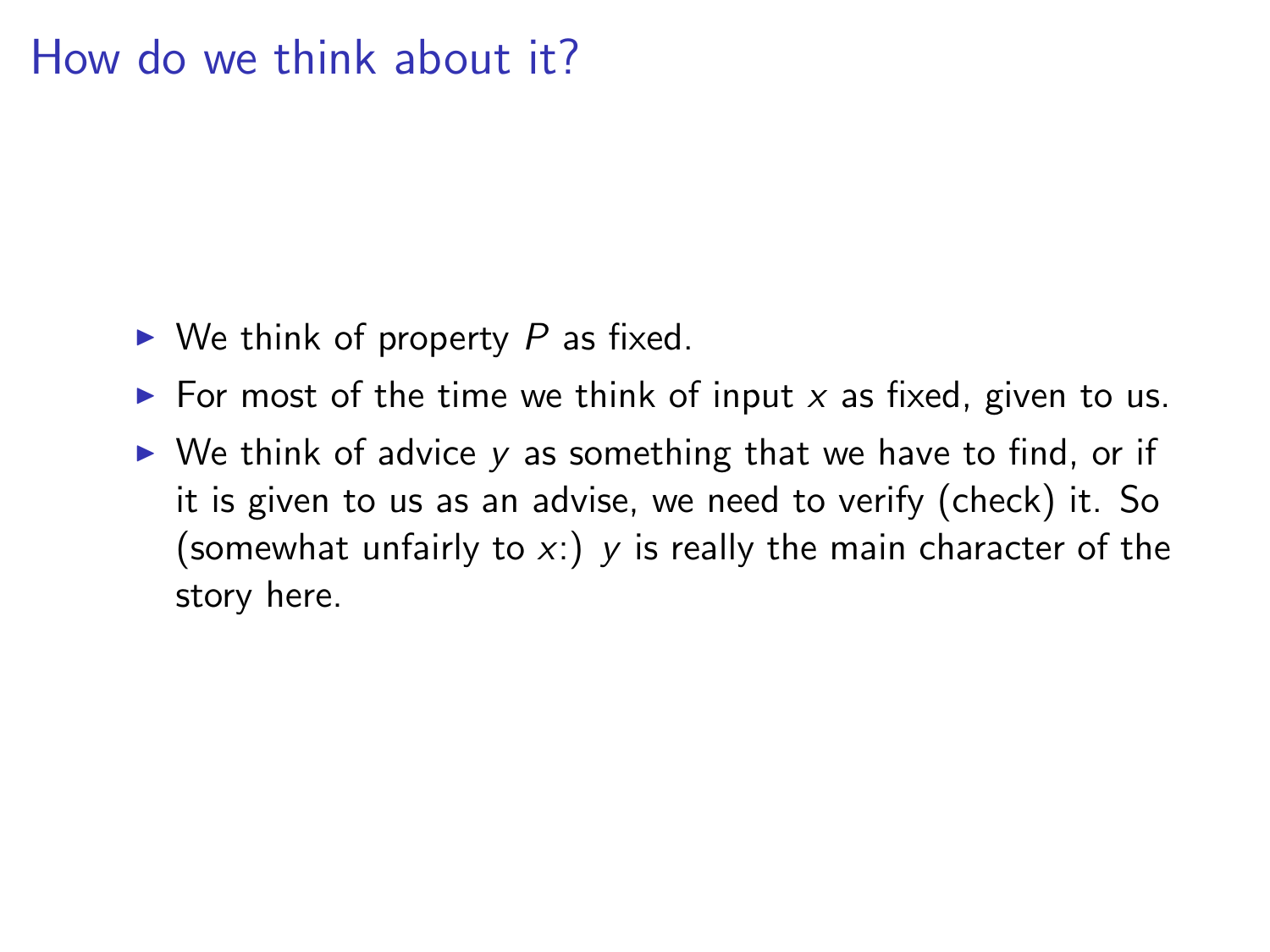## Hardness and Combinatorial Search Problems

To cycle through all  $y \in \{0,1\}^m$ s would take  $2^n \text{poly}(n)$  time. Is there anything quicker?

**ETH (Exponential Time Hypothesis)**: 3SAT with *n* variables requires  $(1+\epsilon)^n$  time to solve for some fixed  $\epsilon > 0$ . This is a stronger assumption than  $P \neq NP$ .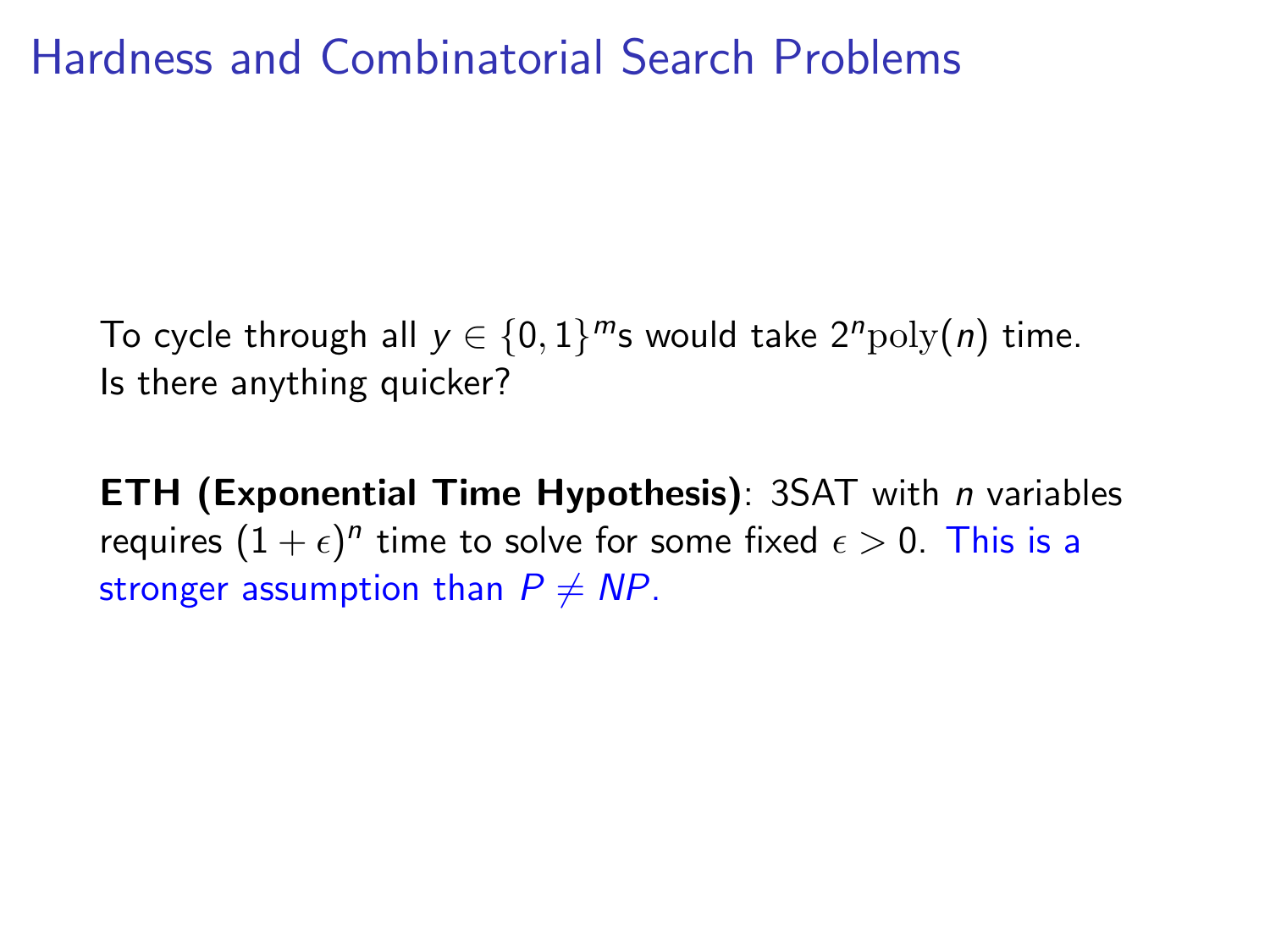## Why did I mention ETH?

Because sometimes we shall use assumptions like

 $\textit{NP} \not\subseteq \textit{DTIME}(n^{\log n})$  $\textit{NP} \ \not\subseteq \ \textit{DTIME}(n^{\log \log n})$ . . . . . .

These all follow from ETH (in fact, much weaker assumptions than ETH, but stronger than  $P \neq NP$ ).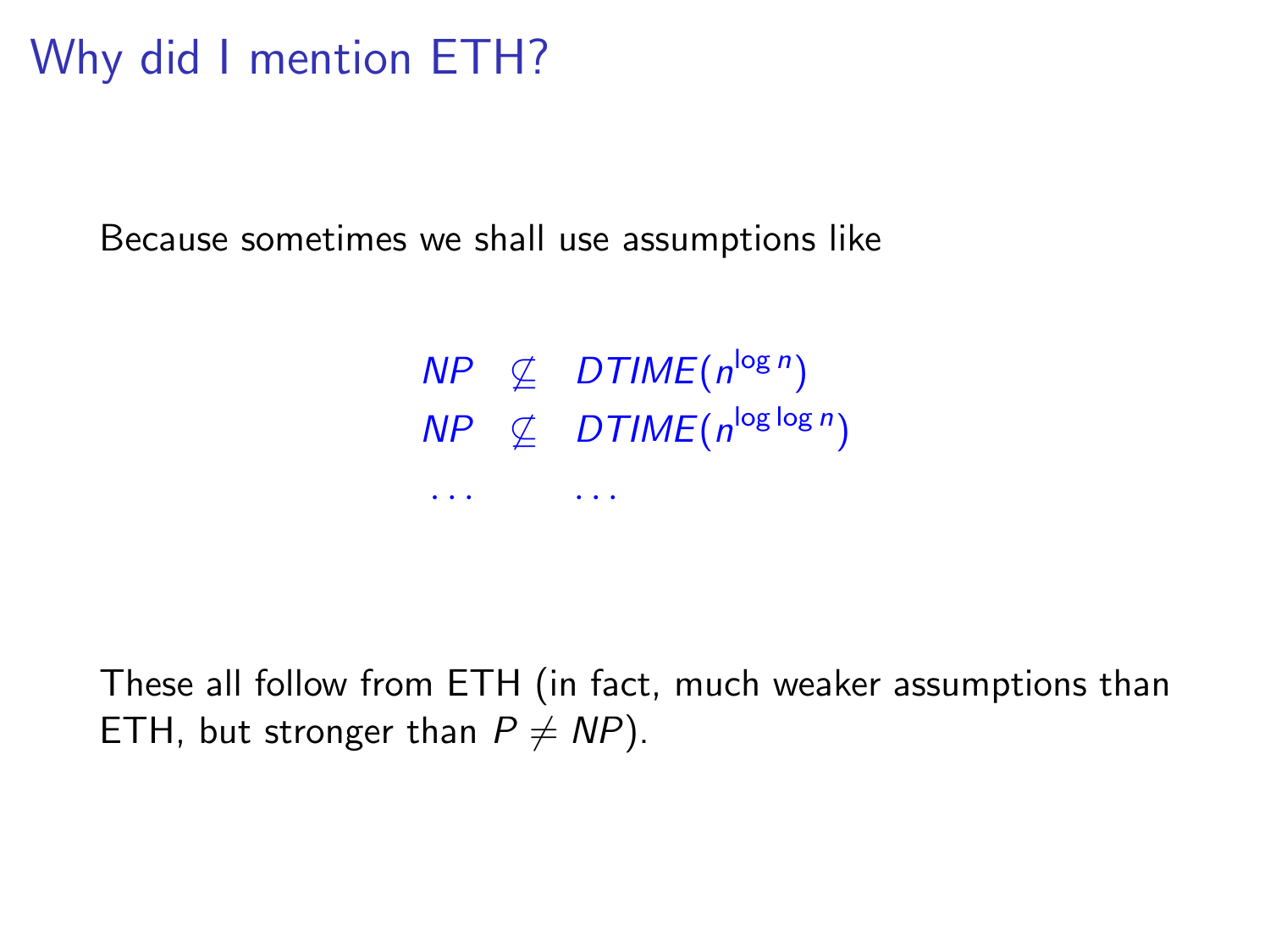## Another remark: Terminology

- 1. Combinatorial Search Problems
- 2. Non-determinististic (Poly Time) Problems
- 3. NP Problems

#### MEAN ALL THE SAME

y is called the element of the search domain, advise, or non-determinism, in short.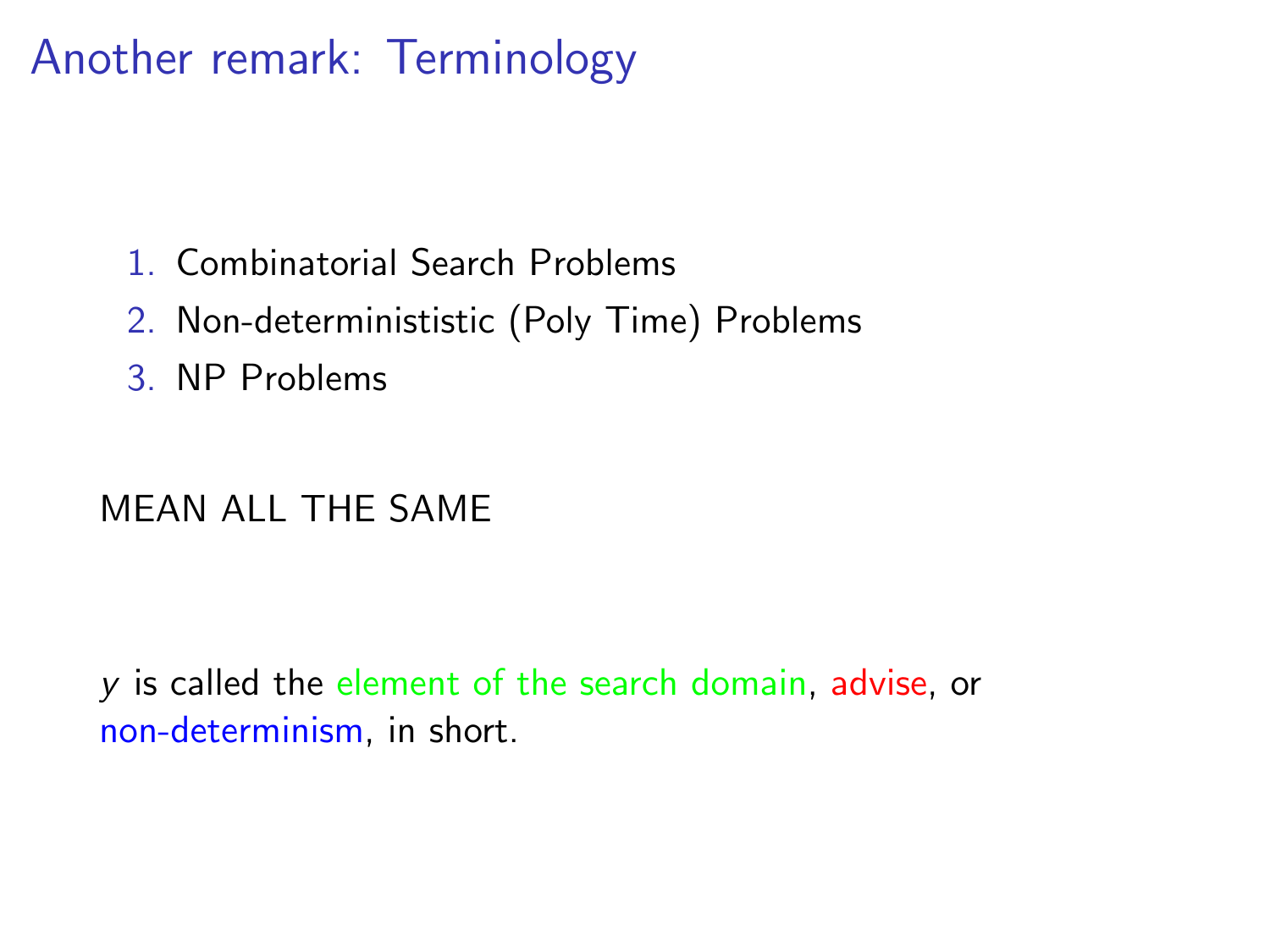Cook-Karp-Levin-reduction between NP problems

Reduction from  $P_1$  to  $P_2$ :

Instance Transformation :  $\{$  inputs for  $P_1\}$   $\quadstackrel{\phi}{\longrightarrow}$   $\{$  inputs for  $P_2\}$ Witness Transformation :  $\{$  witnesses for  $\phi(x)\}$   $\stackrel{\psi_x}\longrightarrow$   $\{$  witnesses for  $x\}$ 

Here x denotes a (generic) input of  $P_1$ .

Note: In the literature the instance transformation part is called Karp reduction. I have learned the witness reduction from Leonid Levin, so sometimes I will call the whole system Levin-Reduction.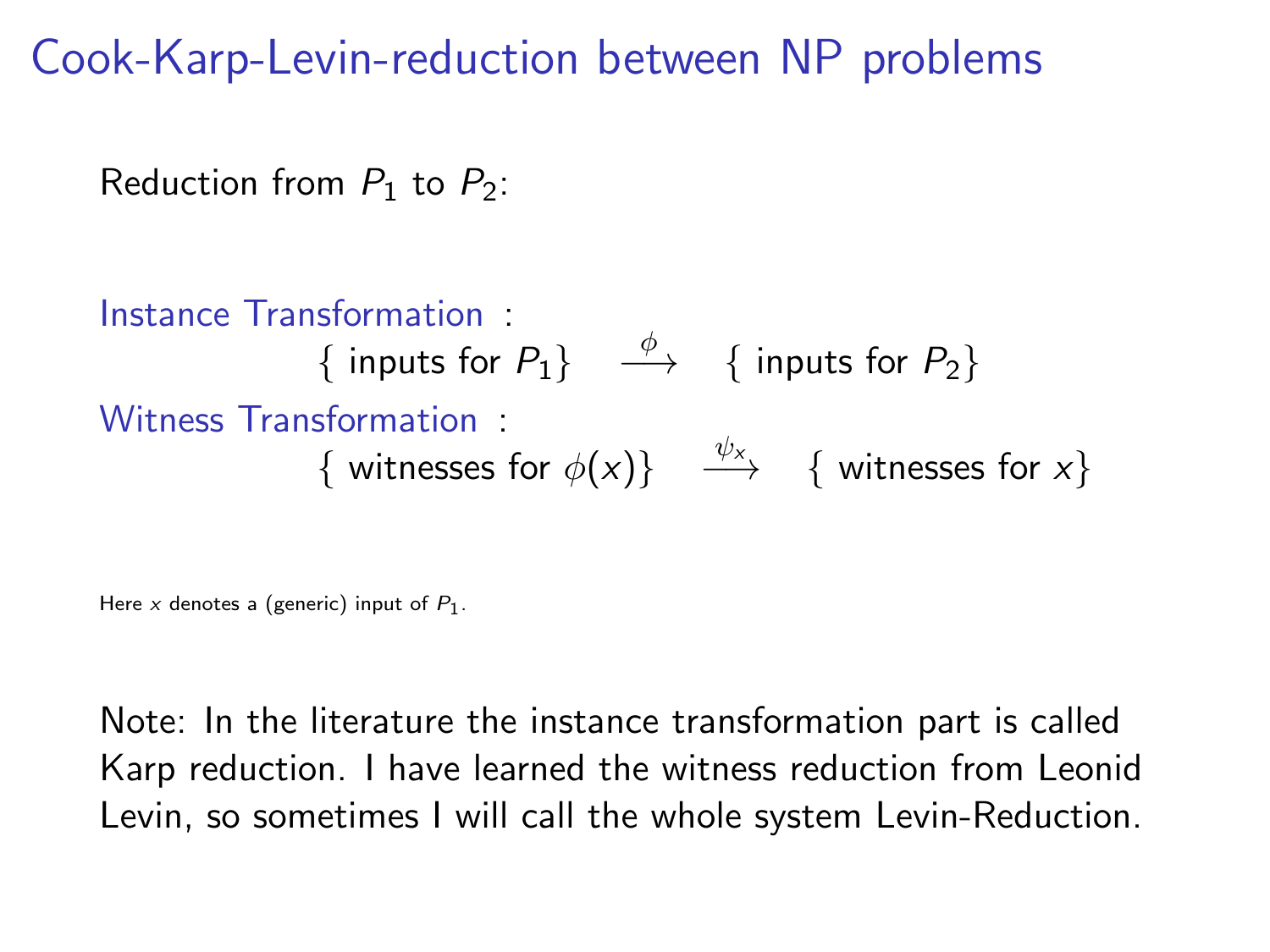#### Focus on the witness transformation

The input transformation is dull:) (input transformation ensures that positive  $P_1$ -instances go into positive  $P_2$ -instances)

What requires smartness is the witness transformation. Witness transformation ensures that positive  $P_2$ -instances have positive pre-images. Therefore, by contradiction, negative  $P_1$ -instances go into negative instances.

Well, in reality you design the two reductions together.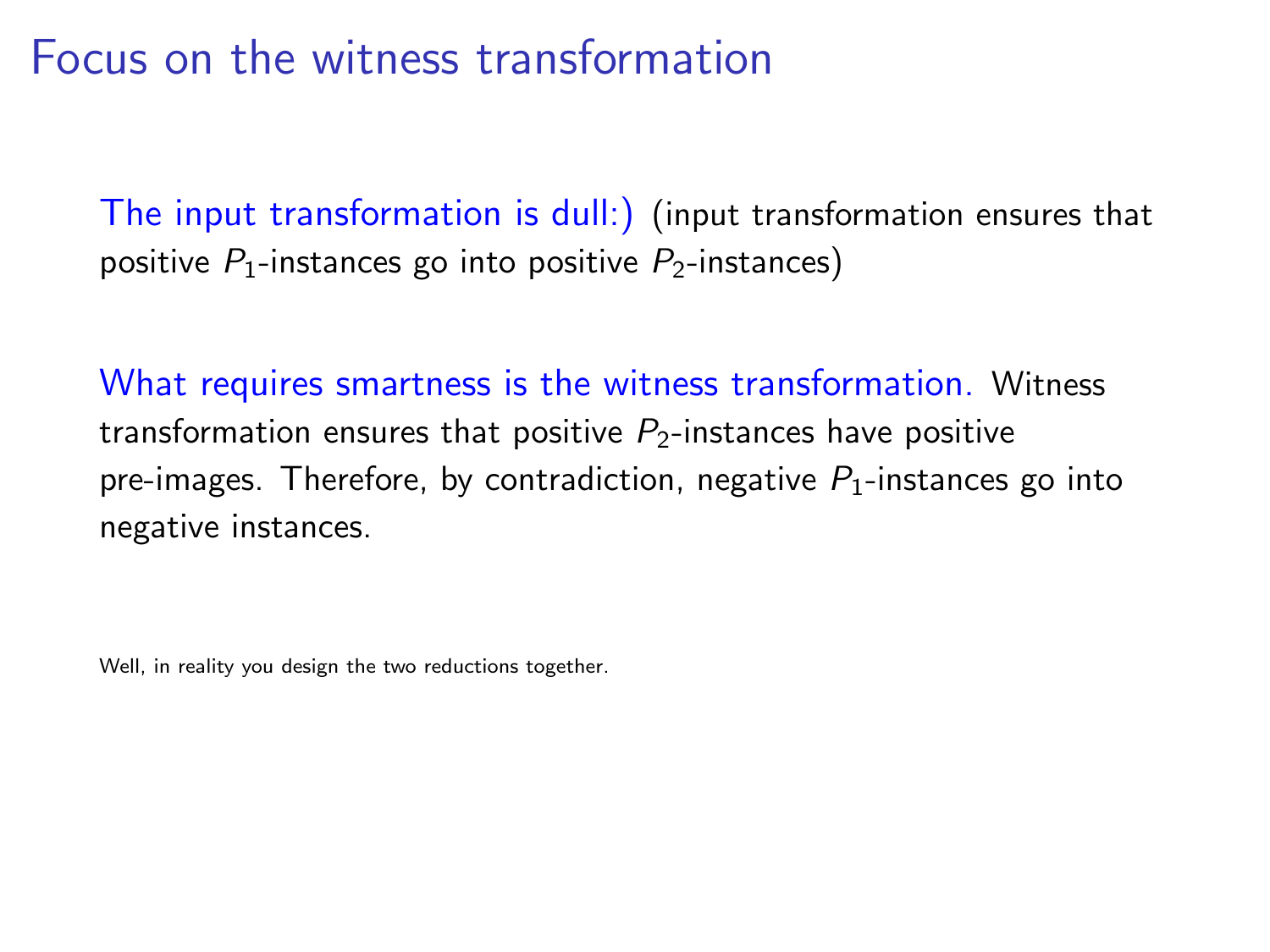An example: The transformation  $3SAT \rightarrow Max$  Clique

$$
(x_1 \lor x_2 \lor x_3) \land (\overline{x_1} \lor \overline{x_2} \lor x_4)
$$
  
\n $\downarrow$   
\n $(x_1 = 0; x_2 = 0; x_3 = 1)$   $(x_1 = 0; x_2 = 0; x_4 = 0)$   
\n $(x_1 = 1; x_2 = 1; x_3 = 1)$   $(x_1 = 1; x_2 = 1; x_4 = 1)$ 

Alltogether  $7m$  nodes, where  $m$  is the number of clauses. Column  $i$ contains the 7 assignments that satisfy the  $i^{\rm th}$  clause. We call these local satisfying assignments. Two local assignments (in different columns) are connected by an edge if they are non-contradictory. Example:  $(x_1 = 0; x_2 = 0; x_3 = 1)$  and  $(x_1 = 1; x_2 = 1; x_4 = 1)$  are contradictory, because  $x_1$  is evaluated to 0 and 1, respectively.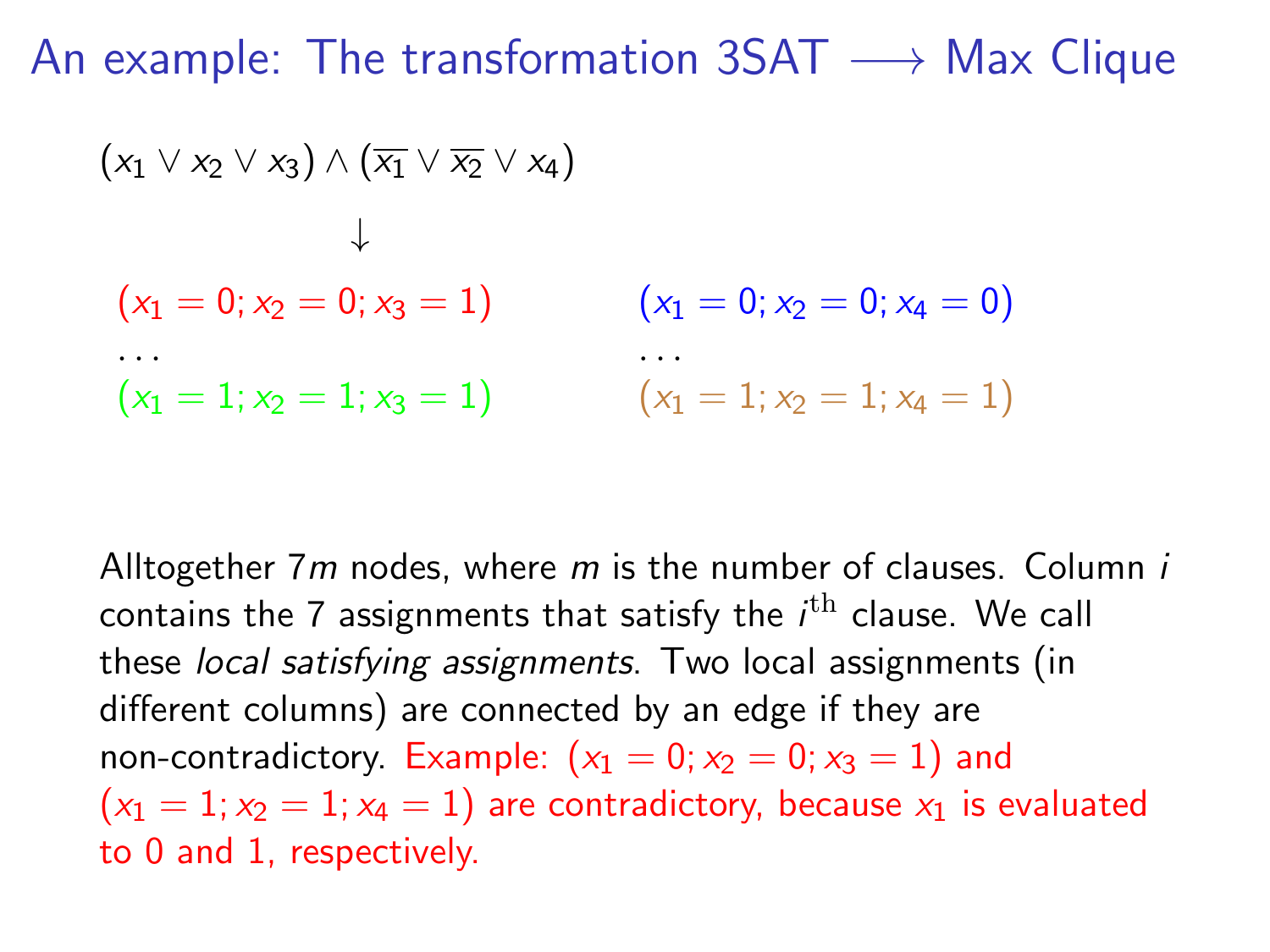#### A note you should read

MAX-CLIQUE is not a language, because it returns a number: the size of the maximal clique in the input graph (rather than "yes" or "no"). In order to make it a language, we apply the same trick as in the case of the Exact-CUT-Language: We shall add a target number to the graph – the size of the clique we are searching for.

In our reduction we fix this target number. We shall set this number to  $m$ . (Recall:  $m$  was the number of clauses of the 3SAT  $instance = the number of columns in our clique instance) We show$ that even this problem is as hard as 3SAT.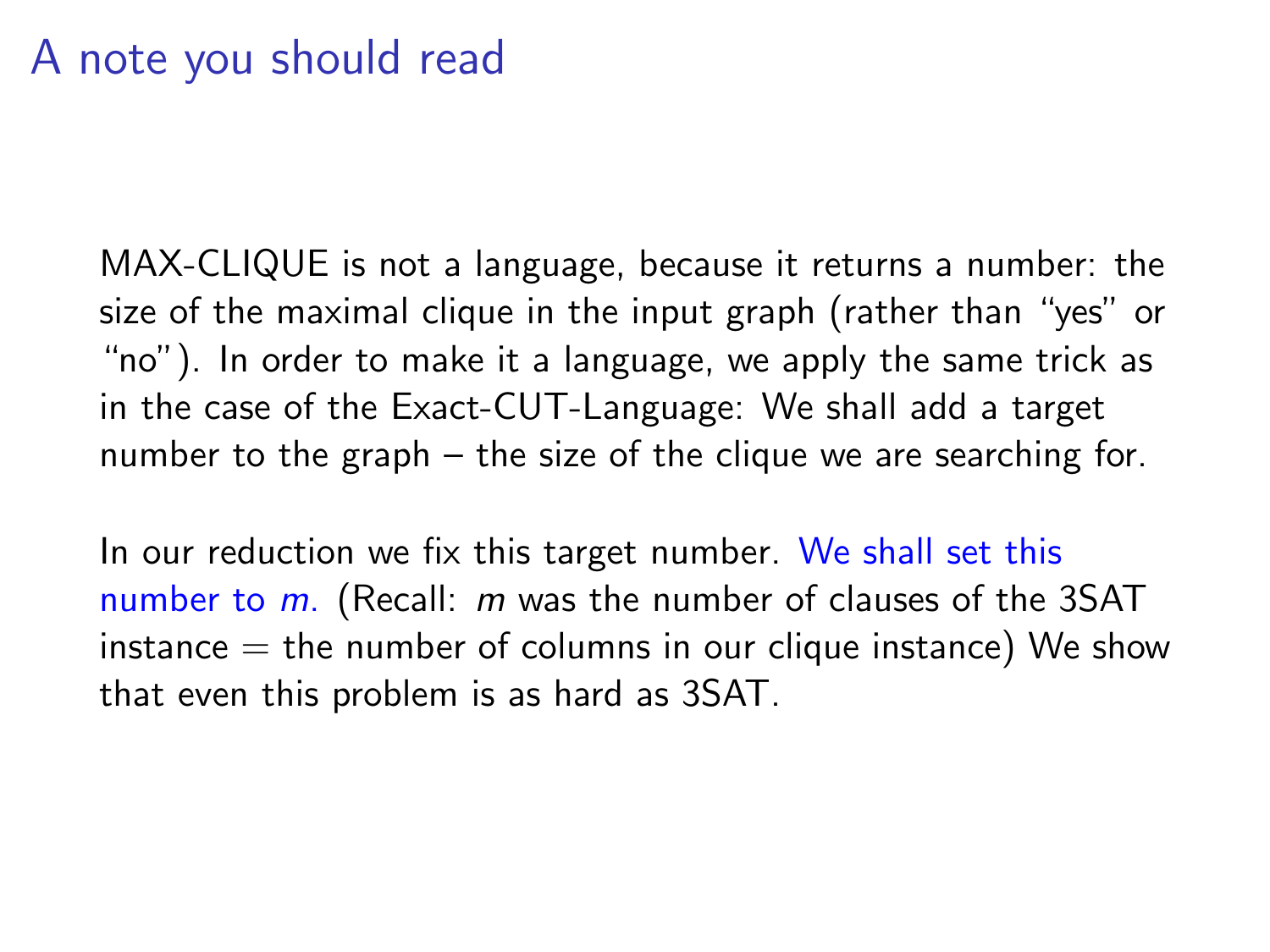## So what is the witness transformation here?

- 1. A witness of the clique instance: Any clique of size  $m$  (a clique that picks a node from every column).
- 2. We have to transform such a witness to a satisfying assignment of the 3SAT instance.
- 3. Witness transformation: Create an assignment from the clique by combining the local assignments at the clique nodes together: (e.g.  $(x_1 = 0; x_2 = 0; x_3 = 1)$  and  $(x_1 = 0; x_2 = 0; x_4 = 0)$  becomes  $x_1 = 0$ ;  $x_2 = 0$ ;  $x_3 = 1$ ;  $x_4 = 0$ . We will never find a contradiction, since we started from a clique, so every two local assignments are joined by an edge, meaning they are non contradictory.

Note: the construction satisfies all clauses, since the clique had size m.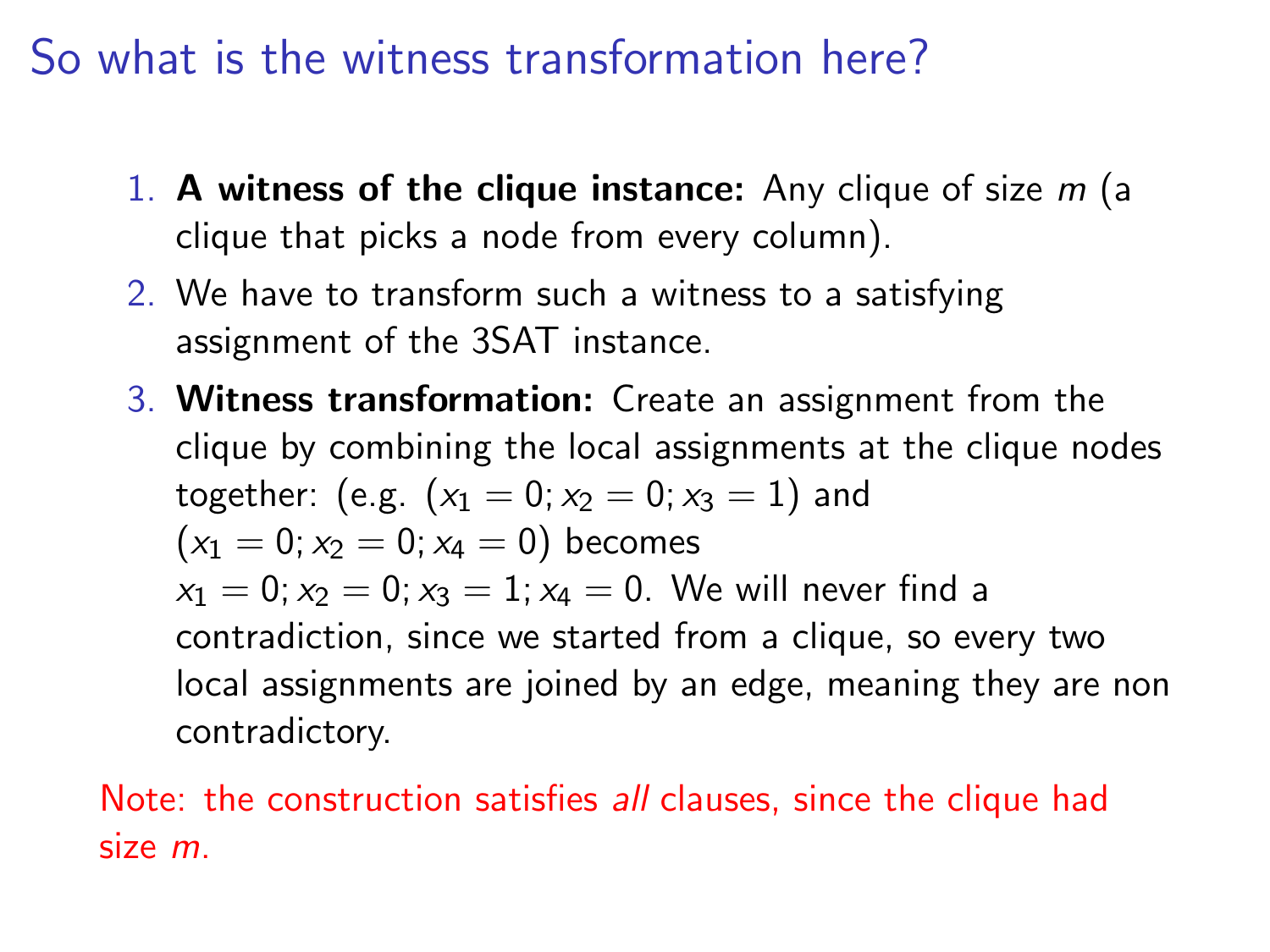## Turning Max Clique into a 3-SAT assignment

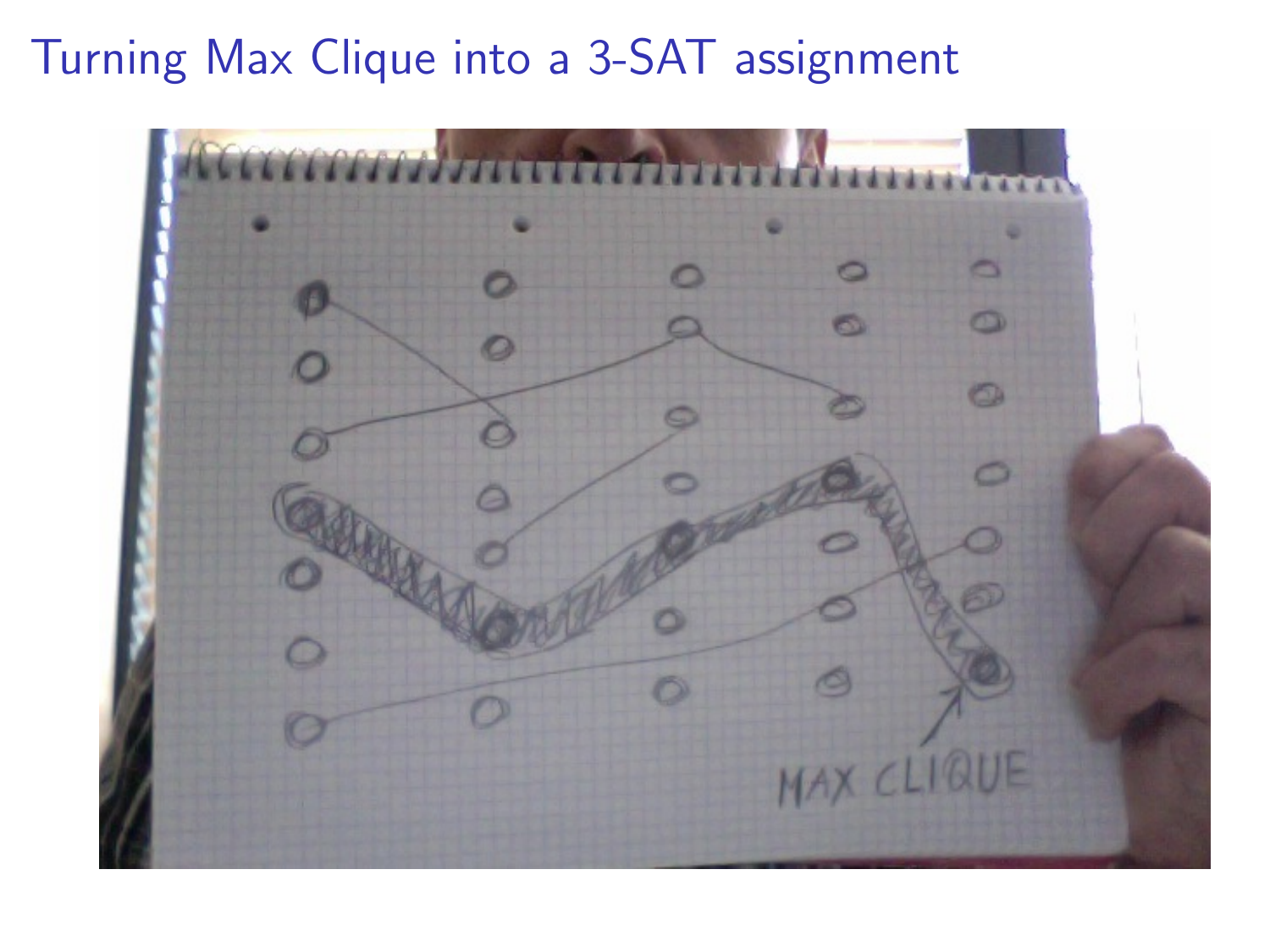Try to combine the local assignments in the clique of size three below

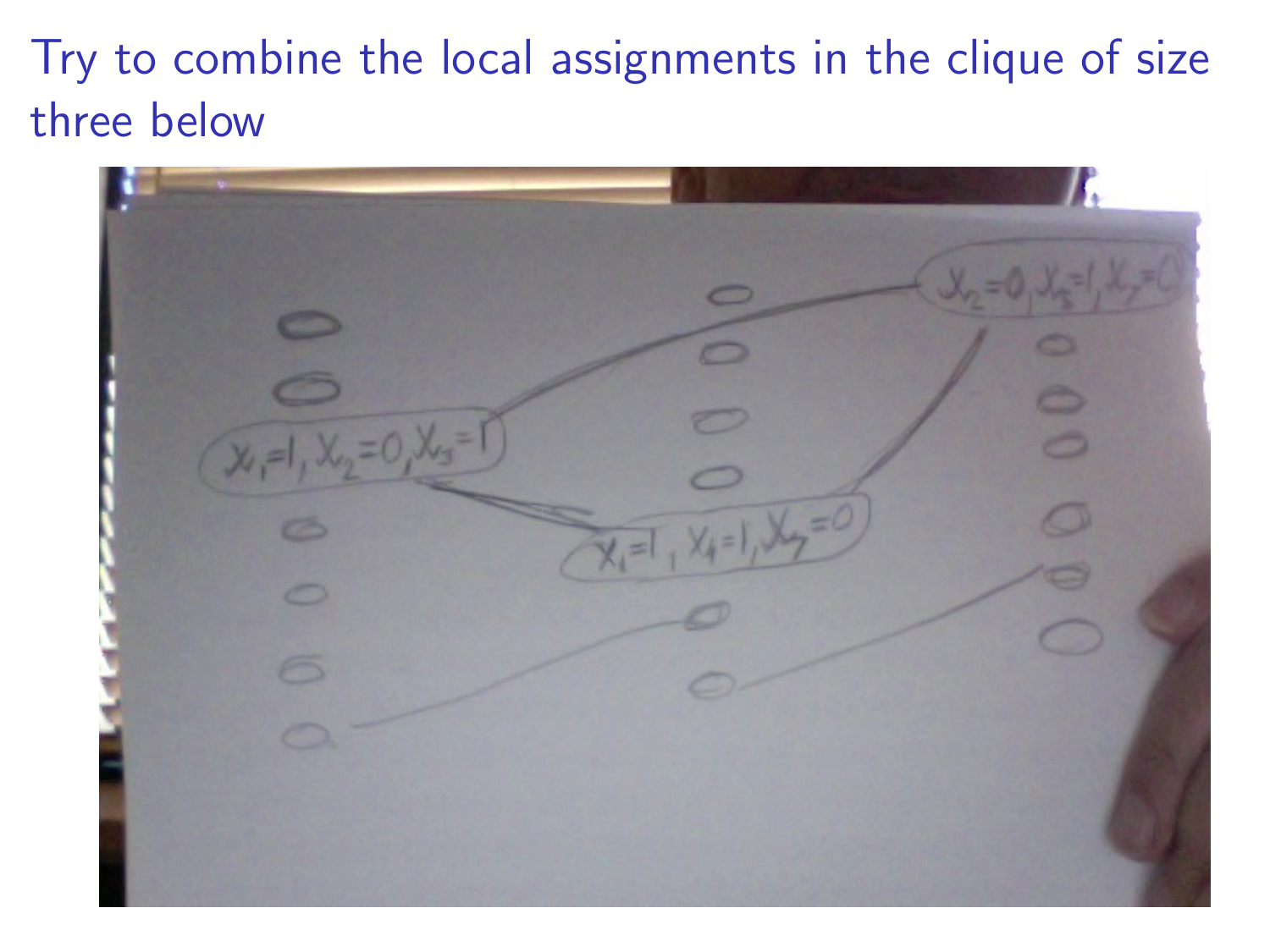# Hello there!

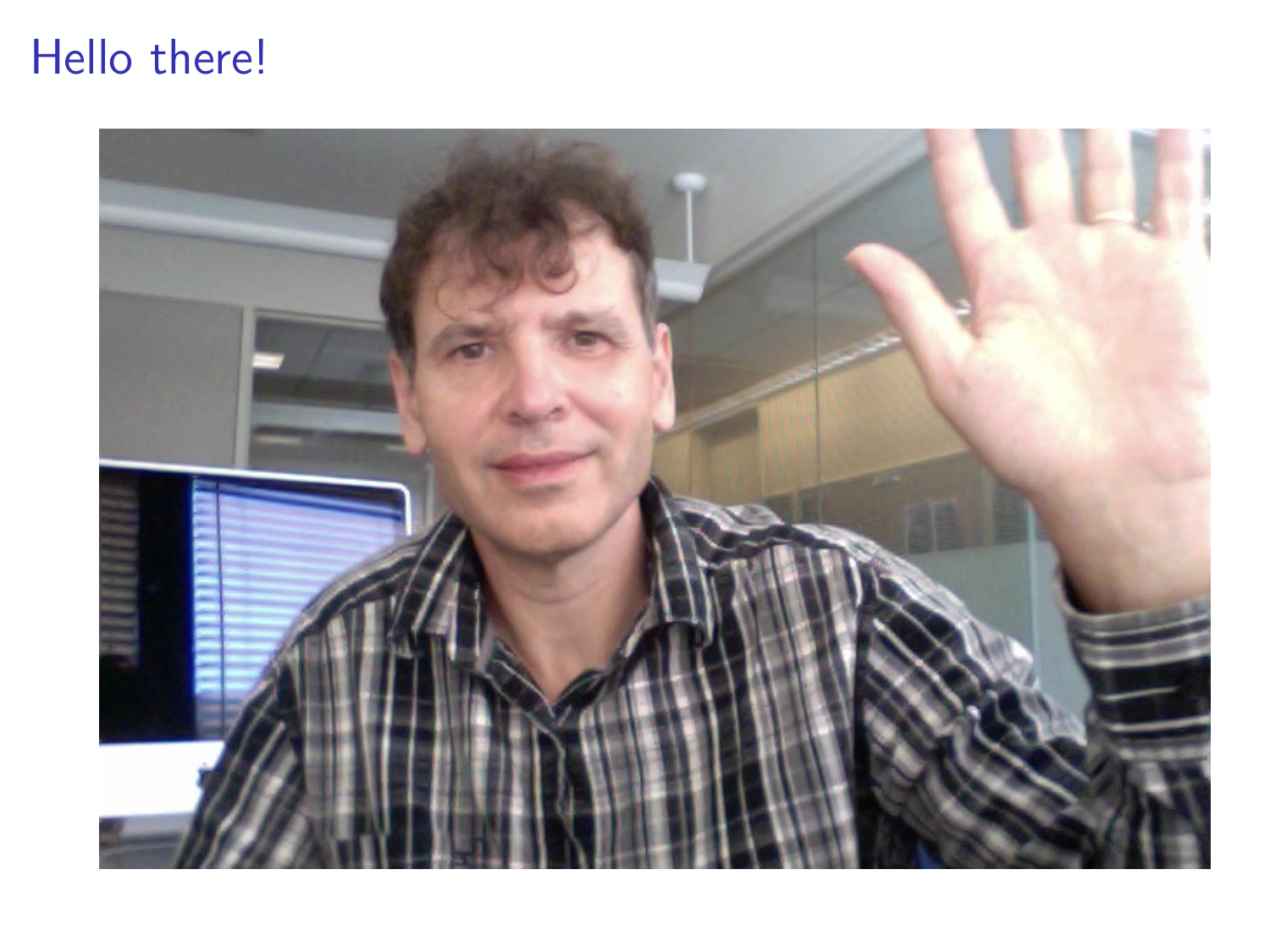## The topics of this course

- 1. Proving hardness of approximating combinatorial optimization problems.
- 2. Probabilistic verification (PCPs).

#### What is the relation between the two?

You will learn.

But first you have to understand each separately.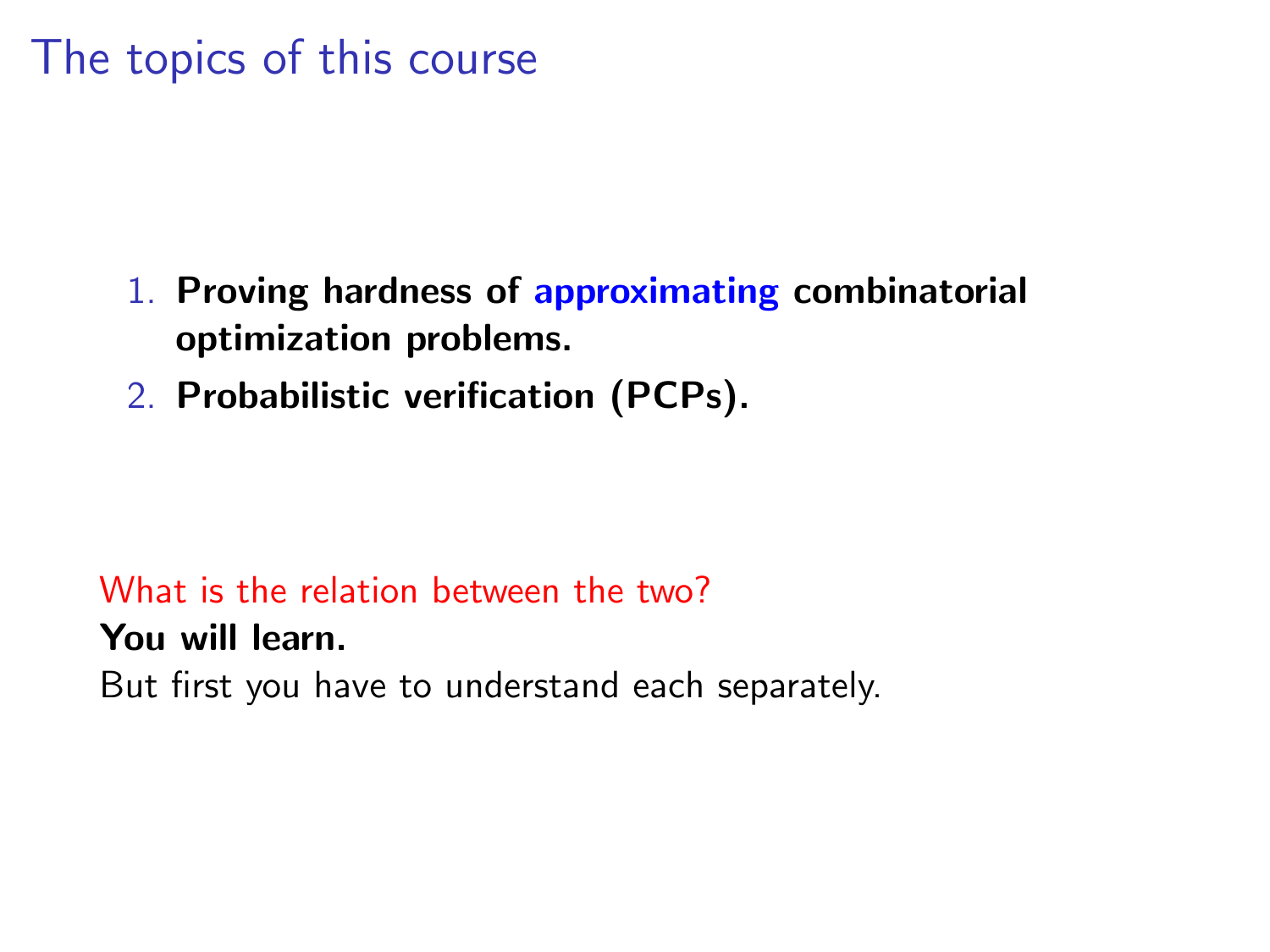# NP Optimization Problems (NPO)

(The same as combinatorial optimization problems.) Comes in two flavors: Maximization Problems; Minimization Problems.

Let  $P$  now be instead of a property, some integer-valued function, computable in polynomial time.

Find y such that  $P<sup>y</sup>(x)$  is maximal (for fixed input x). Call this maximal value  $OPT(x)$ , and call y an optimal witness.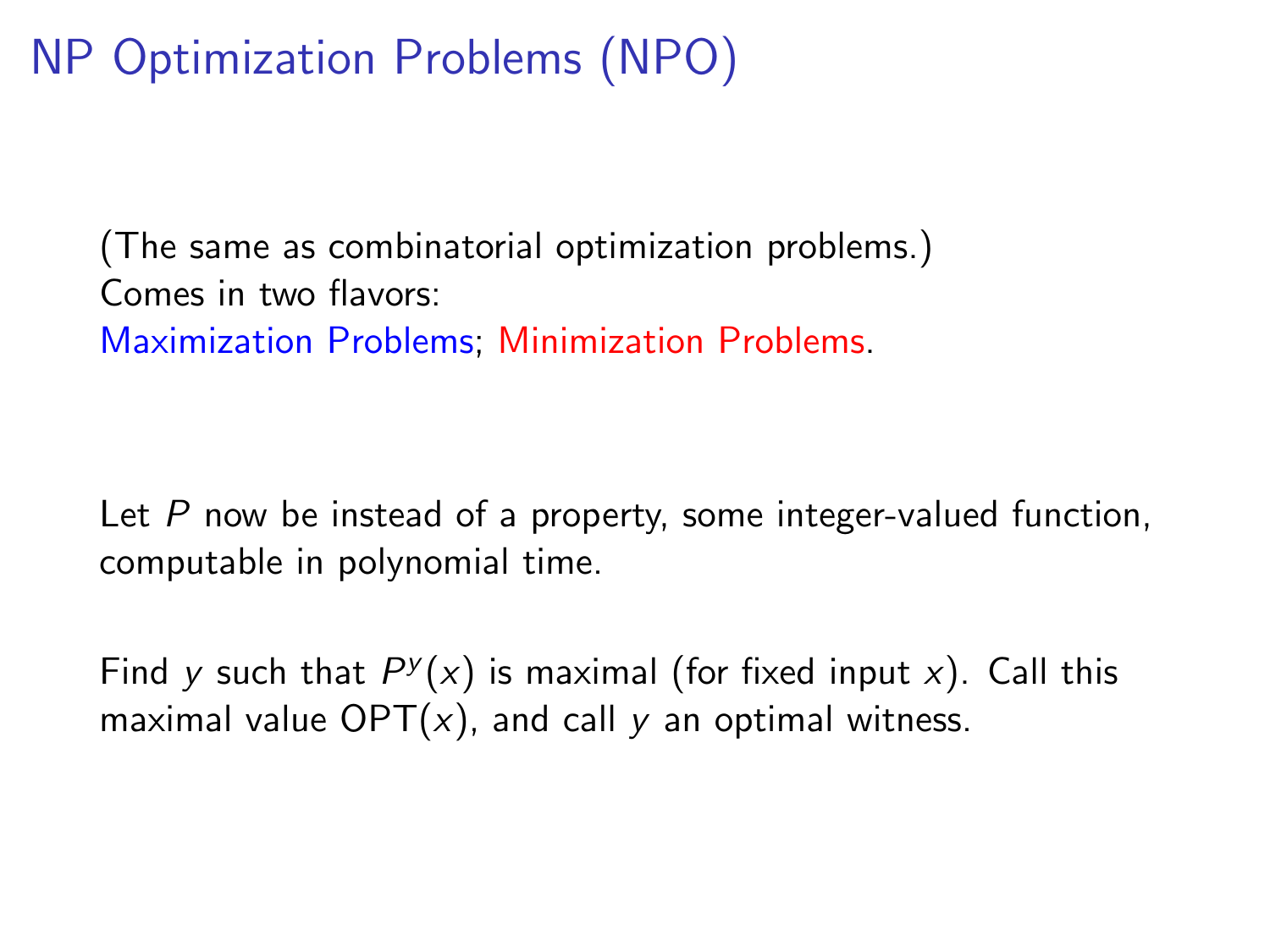### Example: MAX-CUT

Find a subset  $S \subseteq V(G)$  of a graph G such that the size of the cut  $(S,\overline{S})$  is maximized.



 $INPUT = G$  OUTPUT = largest cut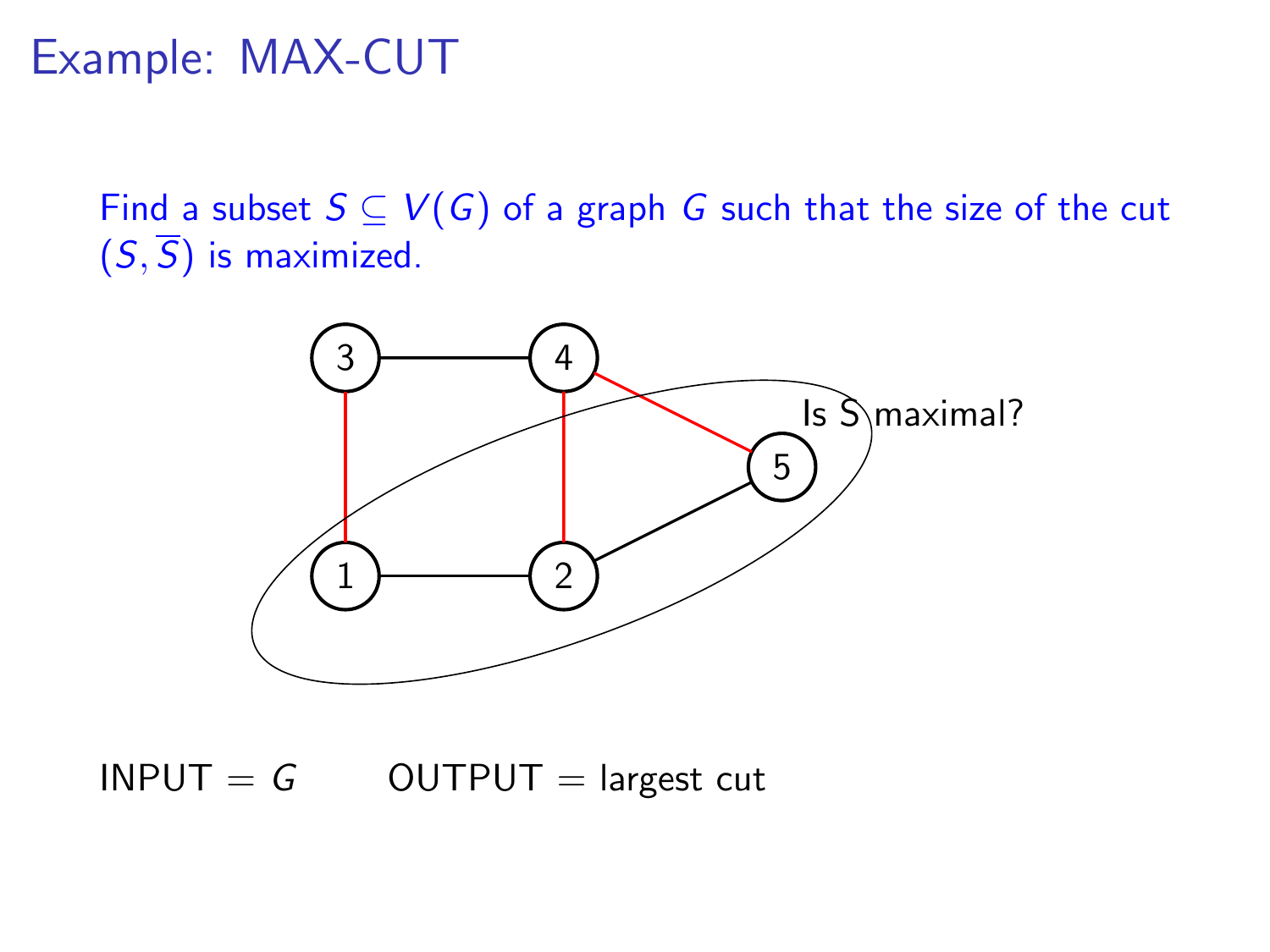No, you can actually cut 5 edges

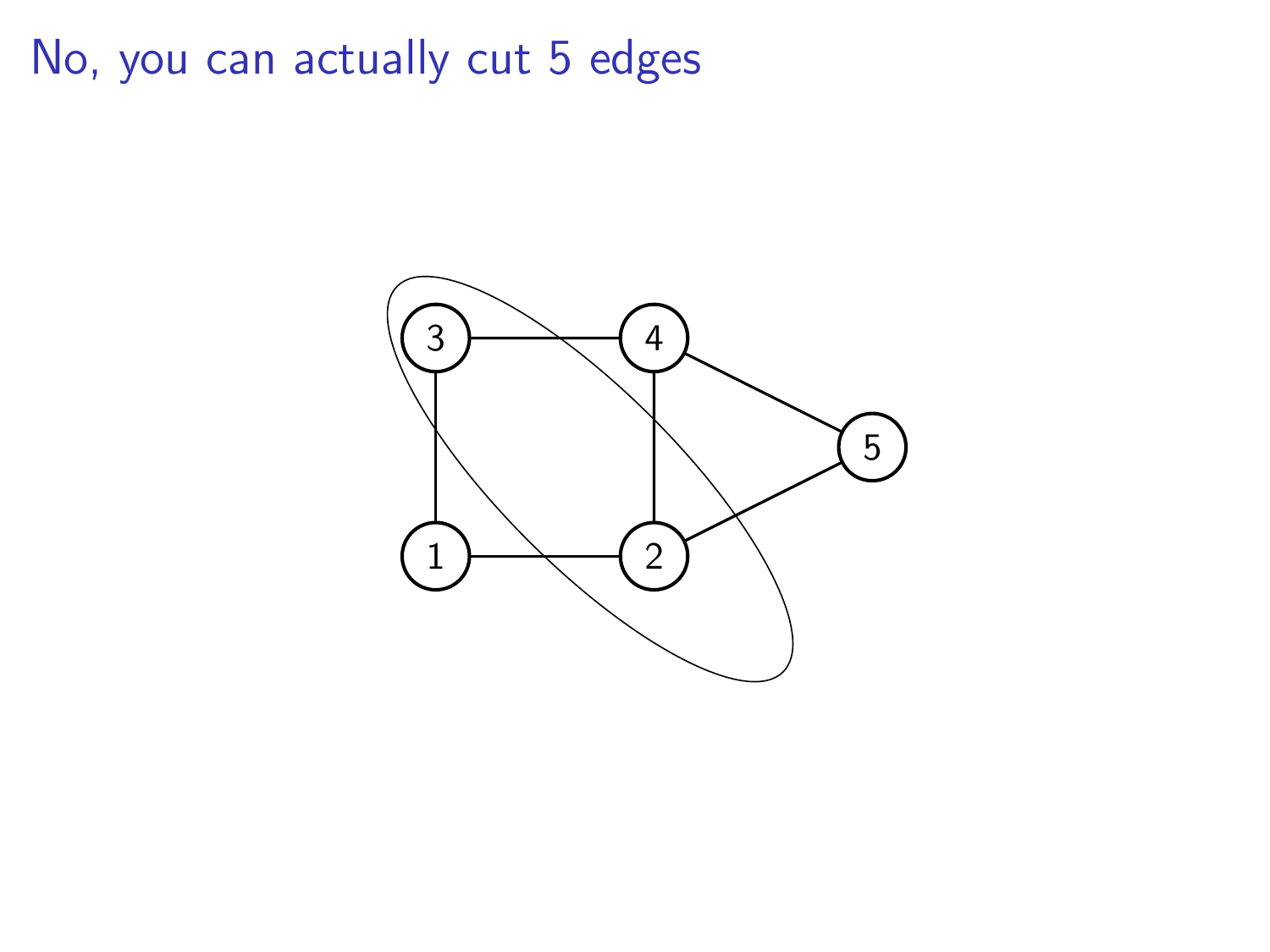#### $\overline{1}$  $\frac{1}{2}$ -approximation algorithm for MAX CUT

- $\triangleright$  Select every node into S, independently with probability 0.5.
- $\triangleright$  On expectation we get a cut of size  $|E(G)|/2$ .

PROOF:



Prob(yes,no) = Prob(no, yes) =  $1/4$ , so the probability that a fixed edge is cut is  $1/4 + 1/4 = 1/2$ .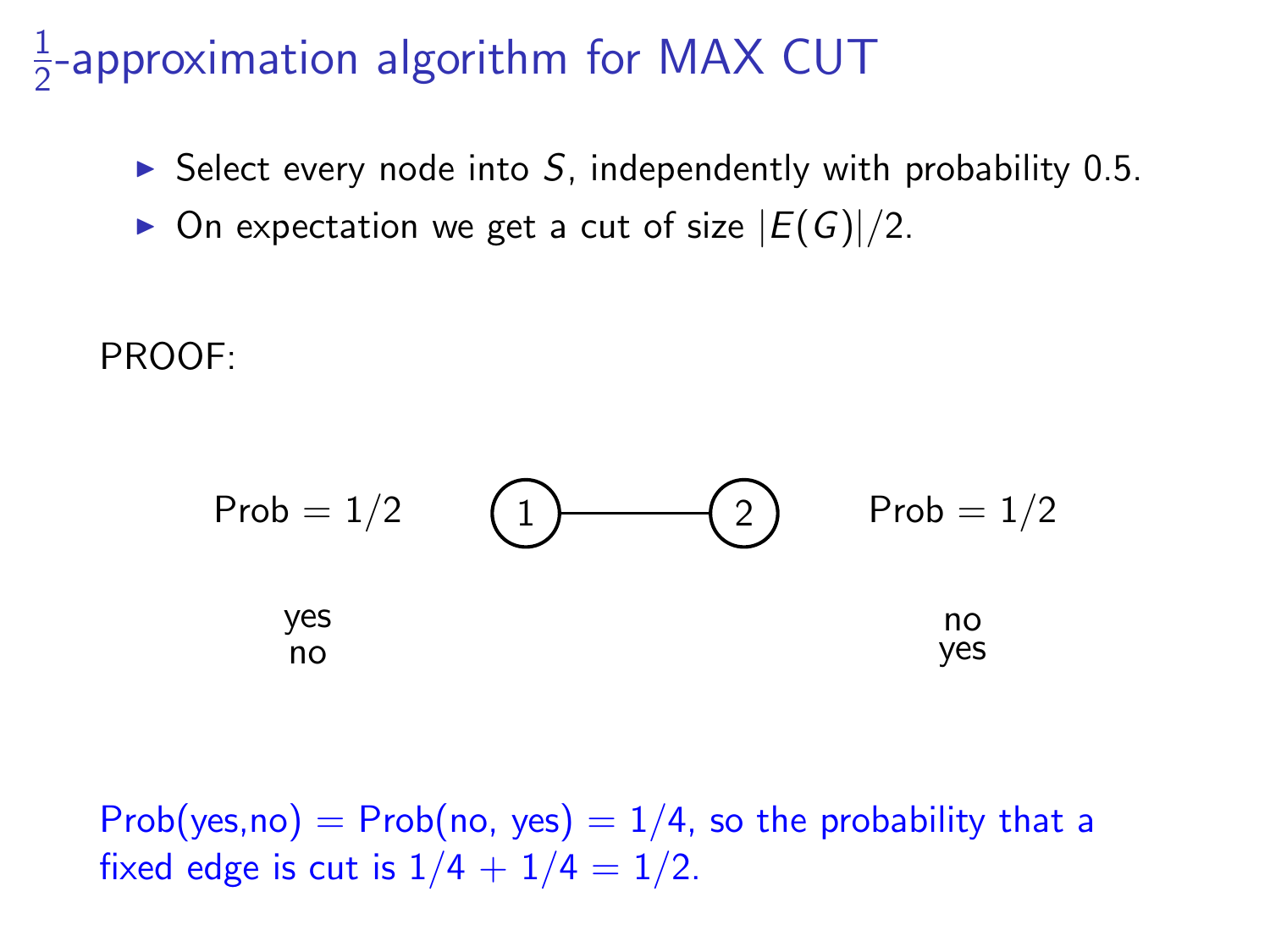Let P be a maximization problem with optimal value  $OPT(x)$  for input x.

Definition: If for every input x an algorithm finds a witness y such that

 $P^{y}(x) \geq \alpha \times OPT(x),$ 

then  $\alpha$  is called the **approximation ratio** of the algorithm.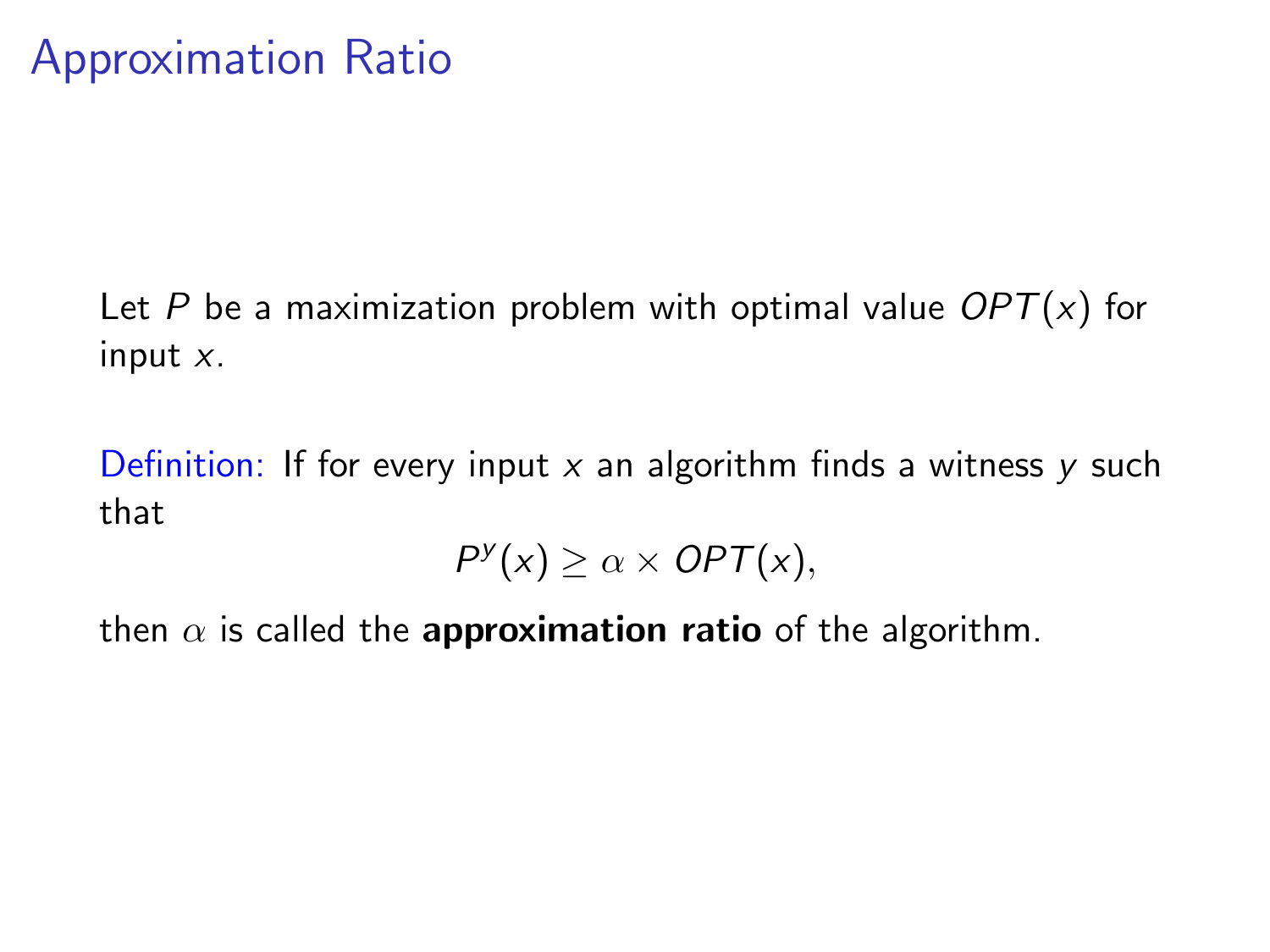Assume we cannot solve a polynomial time. Then WE LOOK FOR THE POLYNOMIAL TIME ALGORITHM THAT ACHIEVES THE BEST APPROXIMATION RATIO POSSIBLE.

Puzzle: Assume that for a problem every  $\epsilon > 0$  there is an algorithm that achieves approximation ratio  $1 - \epsilon$ . Does it follow that then there exists a single algorithm with approximation ratio 1?

Note: such sequence of algorithms is called Polynomial Time Approximation Scheme (PTAS).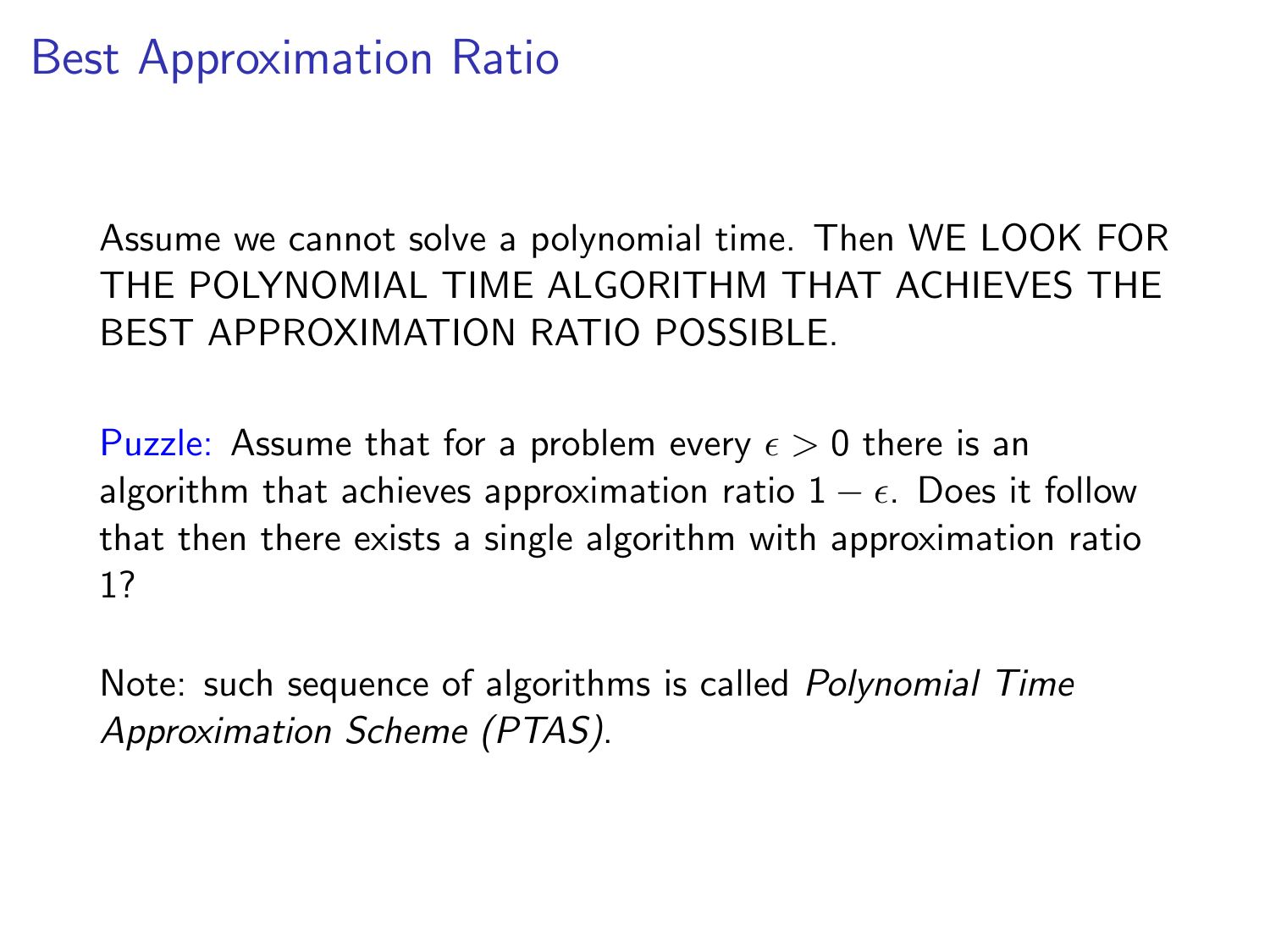Best Approximation Ratio for MAX-CUT

Is it true that  $1/2$  the best approximation ratio for MAX-CUT? No.

Goemans-Williamson: A semidefinite programming based algorithm achieves an approximation ratio of 0.87856....

Subhash Khot, Guy Kindler, Elchanan Mossel, Ryan ODonnell: The Unique Games Conjecture implies that no better approximation ratio than 0.87856... can be achieved.